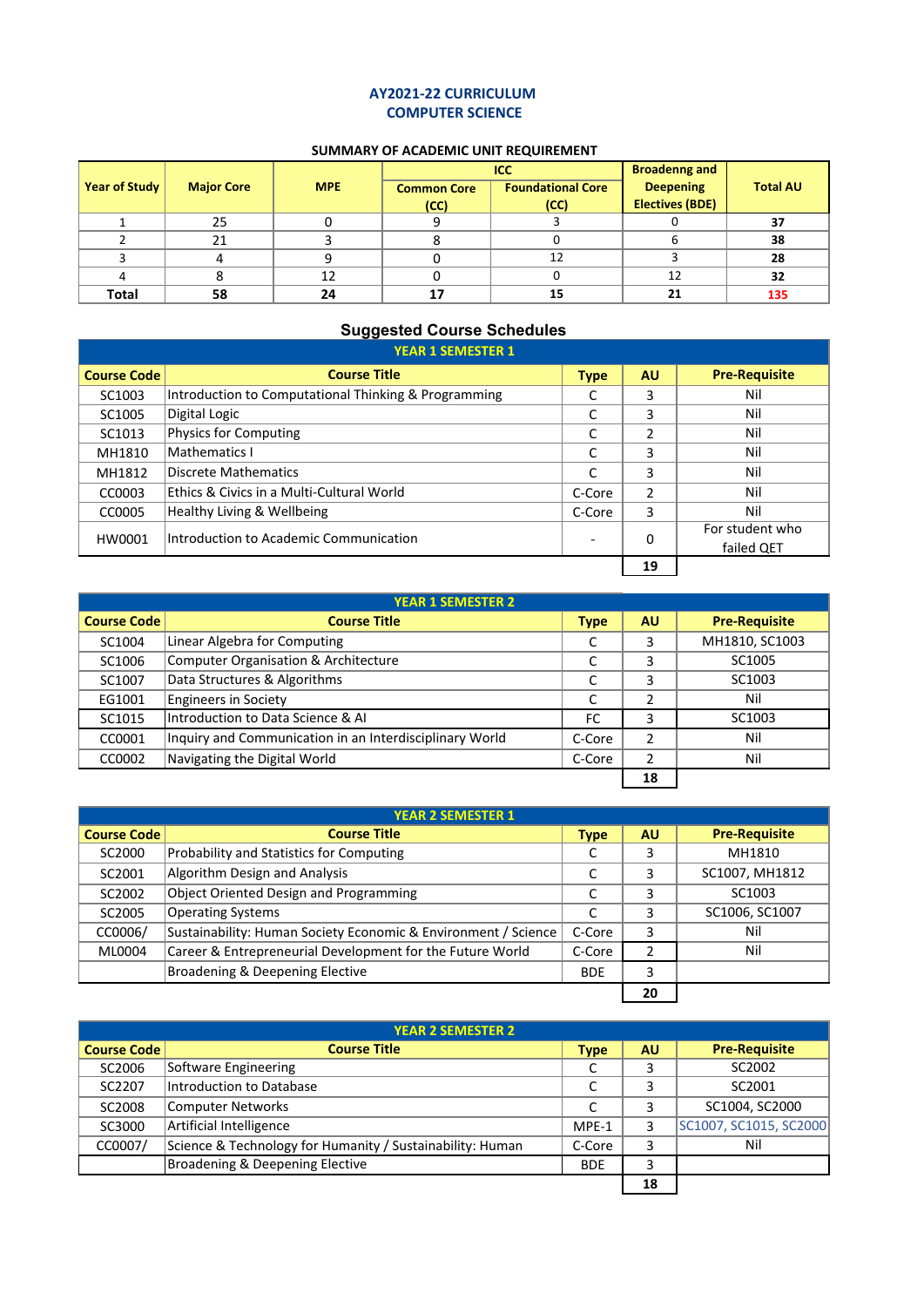|                                               | <b>YEAR 3 SEMESTER 1</b>         |             |           |                      |  |  |
|-----------------------------------------------|----------------------------------|-------------|-----------|----------------------|--|--|
| <b>Course Code</b>                            | <b>Course Title</b>              | <b>Type</b> | <b>AU</b> | <b>Pre-Requisite</b> |  |  |
| SC3010                                        | Computer Security                | MPE-1       | 3         | SC <sub>2005</sub>   |  |  |
| SC30xx                                        | Major Prescribed Elective        | MPE-1       | 3         | Year 3 standing      |  |  |
| SC30xx                                        | Major Prescribed Elective        | MPE-1       | 3         | Year 3 standing      |  |  |
| SC2079                                        | Multidisciplinary Design Project |             | 4         | Year 3 standing      |  |  |
| HW0288                                        | <b>Engineering Communication</b> | F-Core      |           | Nil                  |  |  |
| Broadening & Deepening Elective<br><b>BDE</b> |                                  |             | 3         | Nil                  |  |  |
|                                               |                                  |             | 18        |                      |  |  |

| <b>YEAR 3 SEMESTER 2</b> |                         |             |    |                      |  |  |
|--------------------------|-------------------------|-------------|----|----------------------|--|--|
| Course Code              | <b>Course Title</b>     | <b>Type</b> | AU | <b>Pre-Requisite</b> |  |  |
| SC3079                   | Professional Internship | F-Core      | 10 | Year 3 standing      |  |  |
|                          |                         |             | 10 |                      |  |  |

|                    | <b>YEAR 4 SEMESTER 1</b>        |             |           |                      |
|--------------------|---------------------------------|-------------|-----------|----------------------|
| <b>Course Code</b> | <b>Course Title</b>             | <b>Type</b> | <b>AU</b> | <b>Pre-Requisite</b> |
| SC4079             | Final Year Project              |             | 4         | Year 4 standing      |
| SC4xxx             | Major Prescribed Elective       | MPE-2       | 3         | Year 3 standing      |
| SC4xxx             | Major Prescribed Elective       | MPE-2       | 3         | Year 3 standing      |
|                    | Broadening & Deepening Elective | <b>BDE</b>  | 3         | Nil                  |
|                    | Broadening & Deepening Elective | <b>BDE</b>  |           | Nil                  |
|                    |                                 |             | 16        |                      |

|                    | <b>YEAR 4 SEMESTER 2</b>        |             |           |                      |
|--------------------|---------------------------------|-------------|-----------|----------------------|
| <b>Course Code</b> | <b>Course Title</b>             | <b>Type</b> | <b>AU</b> | <b>Pre-Requisite</b> |
| SC4079             | Final Year Project              |             | 4         | *Continue from       |
| SC4xxx             | Major Prescribed Elective       | MPE-2       |           | Year 3 standing      |
| SC4xxx             | Major Prescribed Elective       | MPE-2       |           | Year 3 standing      |
|                    | Broadening & Deepening Elective | <b>BDE</b>  | 3         |                      |
|                    | Broadening & Deepening Elective | <b>BDE</b>  | 3         |                      |
|                    |                                 |             | 16        |                      |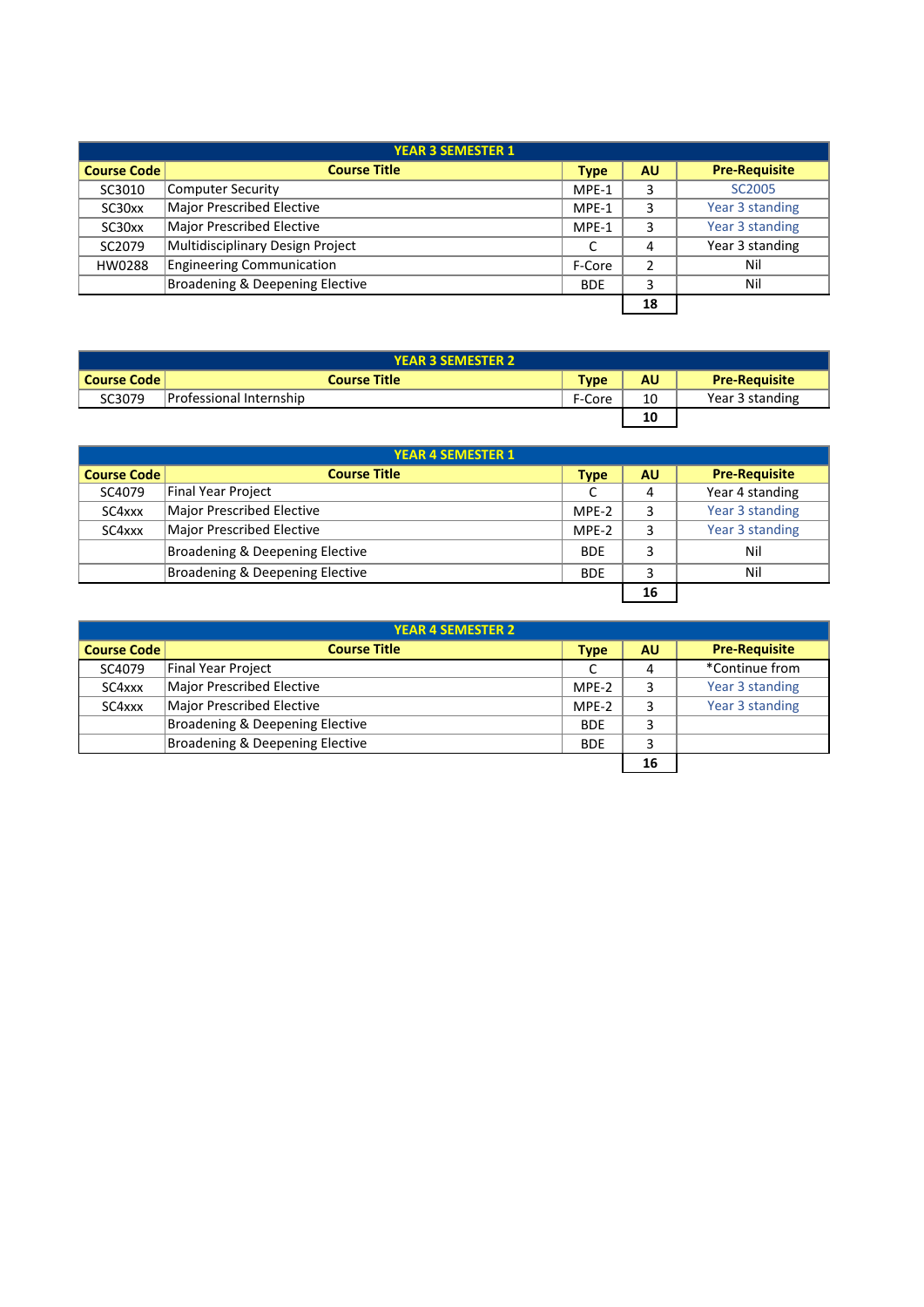| <b>CS Major Prescribed Electives</b> |             |                                              |  |  |  |  |  |
|--------------------------------------|-------------|----------------------------------------------|--|--|--|--|--|
| <b>Group</b>                         | <b>Code</b> | <b>Title</b>                                 |  |  |  |  |  |
|                                      | SC3000      | Artificial Intelligence*                     |  |  |  |  |  |
|                                      | SC4000      | Machine Learning                             |  |  |  |  |  |
| Artificial<br>Intelligence           | SC4001      | Neural Networks and Deep Learning            |  |  |  |  |  |
|                                      | SC4002      | Natural Language Processing                  |  |  |  |  |  |
|                                      | SC4003      | Intelligent Agents                           |  |  |  |  |  |
|                                      | SC3010      | Computer Security*                           |  |  |  |  |  |
|                                      | SC4010      | Applied Cryptography                         |  |  |  |  |  |
|                                      | SC4011      | <b>Security Management</b>                   |  |  |  |  |  |
|                                      | SC4012      | Software Security                            |  |  |  |  |  |
| <b>Security</b>                      | SC4013      | <b>Application Security</b>                  |  |  |  |  |  |
|                                      | SC4014      | Concepts and Techniques for Malware Analysis |  |  |  |  |  |
|                                      | SC4015      | Cyber Physical System Security               |  |  |  |  |  |
|                                      | SC4016      | <b>Cyber Threat Intelligence</b>             |  |  |  |  |  |
|                                      | SC3020      | Database System Principles                   |  |  |  |  |  |
|                                      | SC4020      | Data Analytics and Mining                    |  |  |  |  |  |
| Data                                 | SC4021      | <b>Information Retrieval</b>                 |  |  |  |  |  |
| Management<br>and Analytics          | SC4022      | Network Science                              |  |  |  |  |  |
|                                      | SC4023      | <b>Big Data Management</b>                   |  |  |  |  |  |
|                                      | SC4024      | Data Visualisation                           |  |  |  |  |  |
|                                      | SC3030      | <b>Advanced Computer Networks</b>            |  |  |  |  |  |
|                                      | SC4030      | Wireless and Mobile Communication            |  |  |  |  |  |
| Networking<br>and Mobility           | SC4031      | IoT - Communications and Networking          |  |  |  |  |  |
|                                      | SC4032      | <b>Information Theory</b>                    |  |  |  |  |  |
|                                      | SC4033      | Network Security                             |  |  |  |  |  |
|                                      | SC3040      | <b>Advanced Software Engineering</b>         |  |  |  |  |  |
| <b>Software</b><br>Engineering       | SC4040      | <b>Advanced Topics in Algorithms</b>         |  |  |  |  |  |
| and<br>Programming                   | SC4041      | Programming Languages                        |  |  |  |  |  |
|                                      | SC4242      | Compiler Techniques                          |  |  |  |  |  |
|                                      | SC3050      | Advanced Computer Architecture               |  |  |  |  |  |
|                                      | SC4050      | <b>Parallel Computing</b>                    |  |  |  |  |  |
| Systems and                          | SC4051      | Distributed Systems                          |  |  |  |  |  |
| <b>Architecture</b>                  | SC4052      | Cloud Computing                              |  |  |  |  |  |
|                                      | SC4053      | <b>Blockchain Technology</b>                 |  |  |  |  |  |
|                                      | SC4054      | Simulation and Modelling                     |  |  |  |  |  |
|                                      | SC3060      | Computer Graphics and Visualisation          |  |  |  |  |  |
| Visual and<br>Interactive            | SC3061      | Human-Computer Interaction                   |  |  |  |  |  |
| Computing                            | SC4060      | Virtual and Augmented Reality                |  |  |  |  |  |
|                                      | SC4061      | <b>Computer Vision</b>                       |  |  |  |  |  |